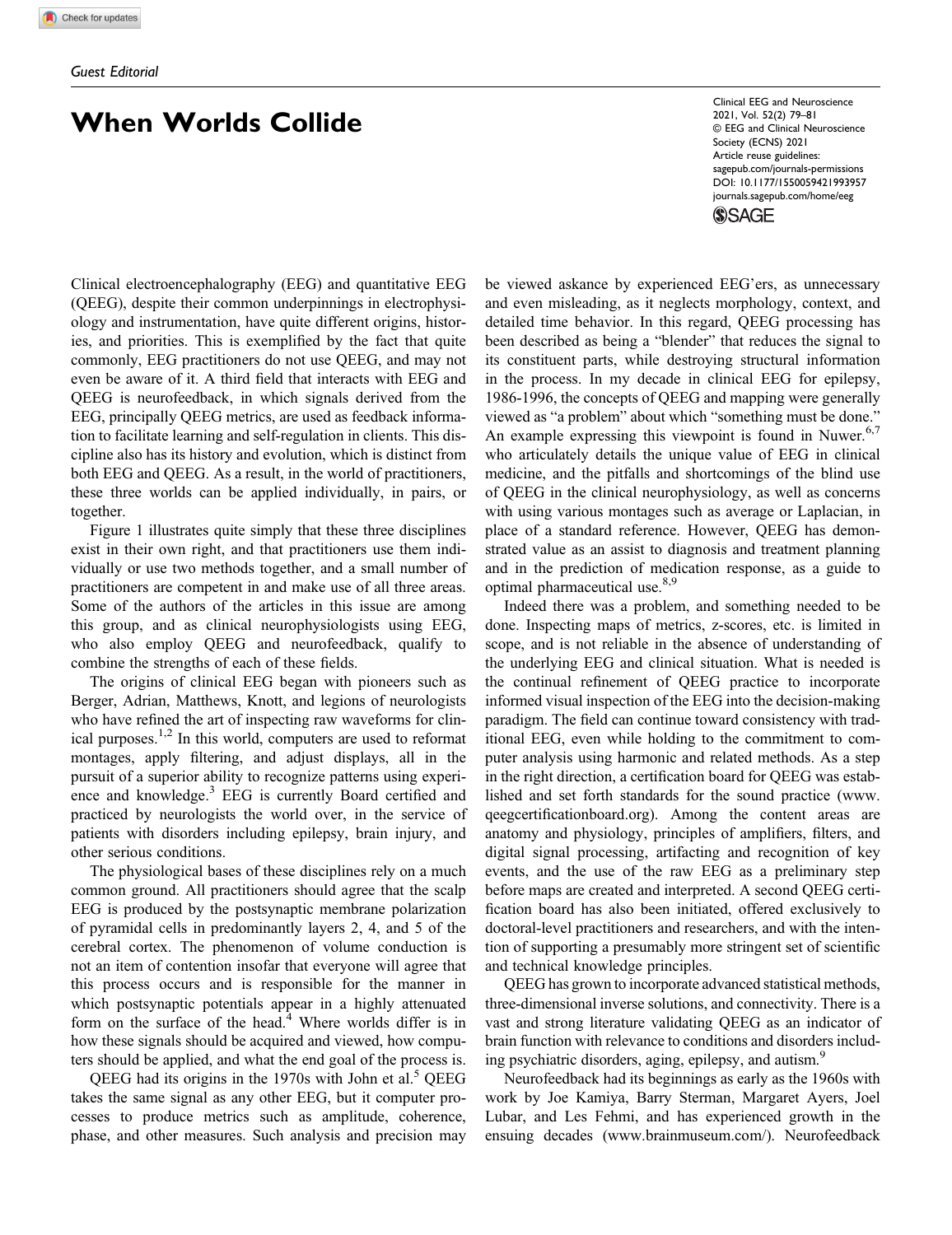

Figure 1. EEG, QEEG, and Neurofeedback have arisen and exist as separate disciplines, yet may be practiced in any combination in research or clinical practice.

has developed its own "legs" and has progressed at times in combination with EEG or QEEG, and at other times on its own basis. I have heard leading practitioners of EEG and QEEG express incredulity that the brain could change in response to visual or auditory feedback, believing strongly that such changes could simply not happen. And even within the world of neurofeedback, practitioners and researchers who are rooted in single-channel simple feedback of alpha or sensorimotor rhythms may find it impossible to accept that feedback of complex multichannel information such as live z-scores or inverse solutions (LORETA, etc.) data can possibly be effective for operant learning.

Significant differences exist in how EEG and QEEG view the importance of particular sample lengths or test conditions. For example, QEEG databases are generally constructed using epochs in the 2-5 min range. In contrast, when recording EEG for clinical purposes, a minimum standard of 20 min has long existed in the world of routine clinical EEG. Therefore, another area of difference, which is looking to be resolved, is how one acquires an EEG assessment that is suitable for QEEG and neurofeedback planning but can also be conveyed to a clinical neurophysiologist and evaluated as a routine EEG. To satisfy both worlds, one would need to collect 10 min each of eyes open and eyes closed, and incorporating photic activation, and also hyperventilation. However, only a shorter segment of the EEG should be submitted to the QEEG analysis, to avoid the time effects that compromise QEEG metrics. Beyond the recording itself, certain testing or surveys may be needed, such as symptom questionnaires, cognitive testing, and so on. This level of recording and testing may be out of the scope of a typical neurofeedback-oriented lab, making it harder for such entities to exchange EEG recordings with the clinical world at large.

Differences between the essential elements of EEG recording and QEEG recording are numerous. QEEG databases have traditionally been constructed using amplifiers with a bandwidth in the 30-40 Hz range, with signals digitized at 128 samples/s for a typical length of 2-5 min. The first such database was from John et al<sup>5</sup> and its replication studies, used eyes-closed data exclusively. In contrast, the American EEG Society guidelines specify an amplifier bandwidth of at least 70 Hz, recording of raw EEG with this bandwidth, requiring in practice a sampling rate of at least 200 samples/s, and with recordings of a minimum of 10 min eyes open and 10 min eyes closed as a routine, plus photic stimulation and hyperventilation to evaluate the paroxysmic activity. When digitally processing EEG for visual inspection, it is necessary to provide montage reformatting and filter adjustment, features that are foreign to the original QEEG procedures. Another difference is that QEEG quickly began to construct, and then to depend on, reference databases containing thousands of metrics. To many EEG'ers, such a process yields little more than a large amount of distracting information.

The use of montage reformatting, changes in filter settings, and time and amplitude scales is essential to the reading of EEGs. However, these operations are not part of the essential QEEG toolkit. In contrast, QEEG moves in the direction of using fast Fourier transforms,<sup>3</sup> digital filters, and other mathematical processes to coax essential quantitative information from the waveforms, in the process losing information about morphology, time courses, or the appearance of rare events such as spikes or sharp waves. Given a computer, an EEG'er is more likely to look for montage reformatting, automated detection of spikes, other epileptiform activity, or seizures, using joint time frequency analysis (JTFA) and related methods.

It is thus remarkable that these fields, each based on the exact same physiological basis and with similar goals, should have such different origins, philosophies, and practice models. But they can coexist, as shown by the articles in this special issue. These include clinical reports, research results, and reviews that describe just some of the current range of applications of EEG, QEEG, and neurofeedback. A diverse range of authors have chosen to reflect the broadening and deepening of these fields, with current results and interpretations. It is hoped that these reports serve to both strengthen the understanding of current EEG, QEEG, and neurofeedback science, but also to highlight and advance combined methods that achieve results that could not be obtained by any single approach on its own.

## ORCID iD

Thomas Collura **D** <https://orcid.org/0000-0002-7924-4694>

Thomas Collura, PhD<sup>o</sup> Clinical Director Brain Enrichment Center Guest Editor Clinical EEG and Neuroscience